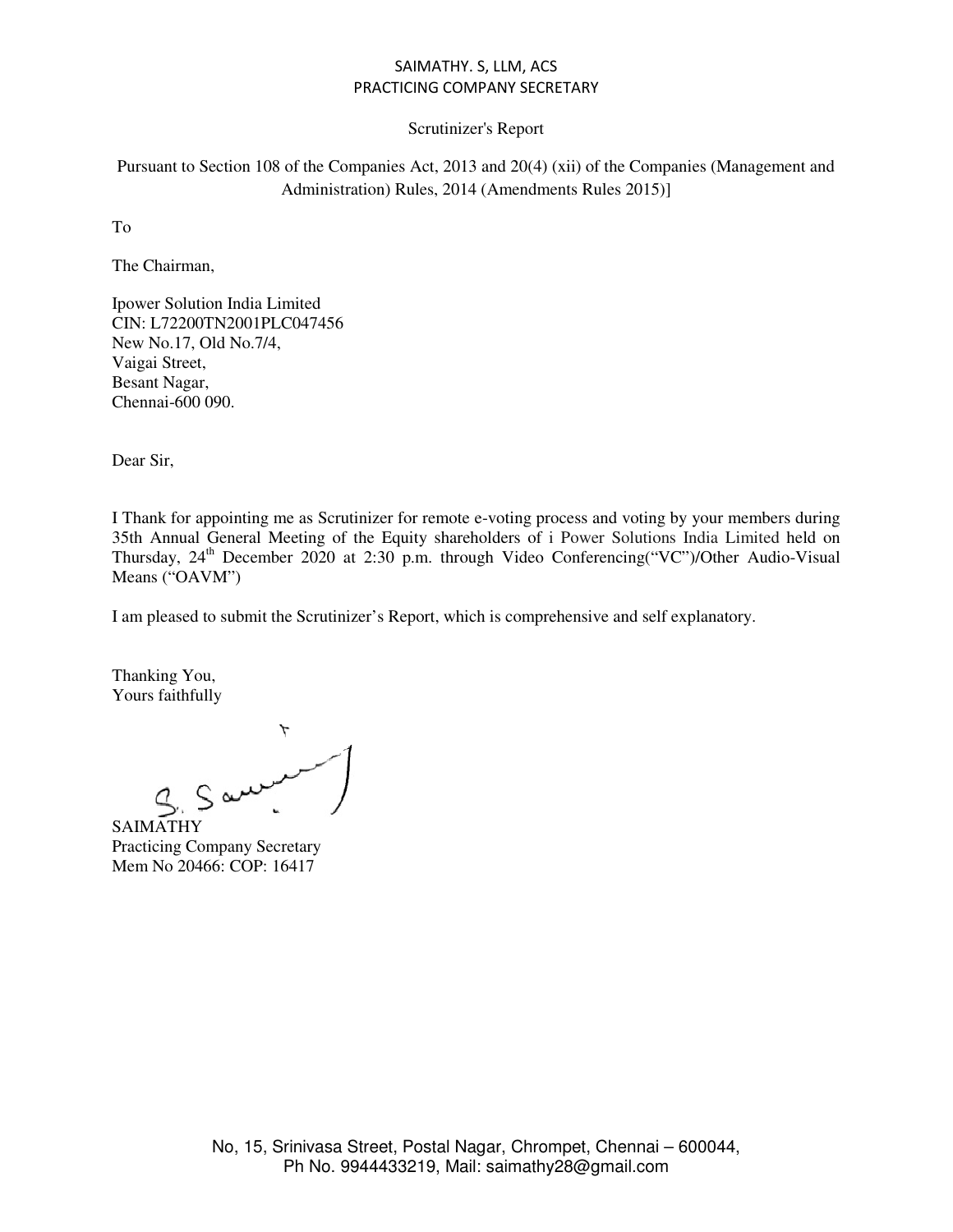| <b>Name of the Company</b> | Ipower Solution India Limited                     |  |
|----------------------------|---------------------------------------------------|--|
| <b>Meeting</b>             | 35th Annual General Meeting                       |  |
| Day, Date and Time         | Thursday, 24 <sup>th</sup> December 2020, 2.30 PM |  |
| <b>Deemed Venue</b>        | New No.17, Old No.7/4, Vaigai Street, Besant      |  |
|                            | Nagar, Chennai 600 090                            |  |
| Mode                       | Video Conferencing("VC")/Other Audio-Visual       |  |
|                            | Means ("OAVM")                                    |  |

## **CONSOLIDATED SCRUTINIZER'S REPORT**

## **1. Appointment of Scrutinizer**

I was appointed as the Scrutinizer for the remote e-voting as well as the e-voting by members during 35<sup>th</sup> Annual General Meeting ("AGM") of the "**IPOWER SOLUTION INDIA LIMITED"** (hereinafter referred to as the Company) scheduled on Thursday,  $24<sup>th</sup>$  December 2020 at 2.30 P M held through video conference ("VC")/ Other Audio-Visual Means ("OAVM"). Our Responsibility as a Scrutinizer was to ensure that the voting process was conducted in a fair and transparent manner and submit a Scrutinizer's Report on the voting on the resolutions based on the reports generated from the electronic voting system.

# **2. Dispatch of notice convening the AGM**

Pursuant to General Circular No 14/2020, 17/2020 and 20/2020 dated  $8<sup>th</sup>$  April 2020, 13<sup>th</sup> April 2020 and 5<sup>th</sup> May 2020 respectively issued by the Ministry of Corporate Affairs, the date and time of AGM, manner of registration of email ids by the members who are yet to register their email ids with the company, manner of voting through e-voting or through e-voting systems at the AGM etc. were intimated.

## 3. **Cut-off Date**.

Voting Rights were reckoned on Thursday, the  $17<sup>th</sup>$  December 2020 being the cut-off date for the purpose of deciding the entitlements of members for remote e-voting and e-voting during the agm.

## **4. Remote e-voting Process**

- 4.1 The Company appointed Central Depository Services (India) Limited ("CDSL") as the agency for providing the platform for remote e-voting and e-voting during the AGM.
- 4.2 Remote E-voting platform was open from 9.00 Am on Monday, 21<sup>st</sup> December 2020 till 5 PM on Wednesday,  $23<sup>rd</sup>$  December 2020.

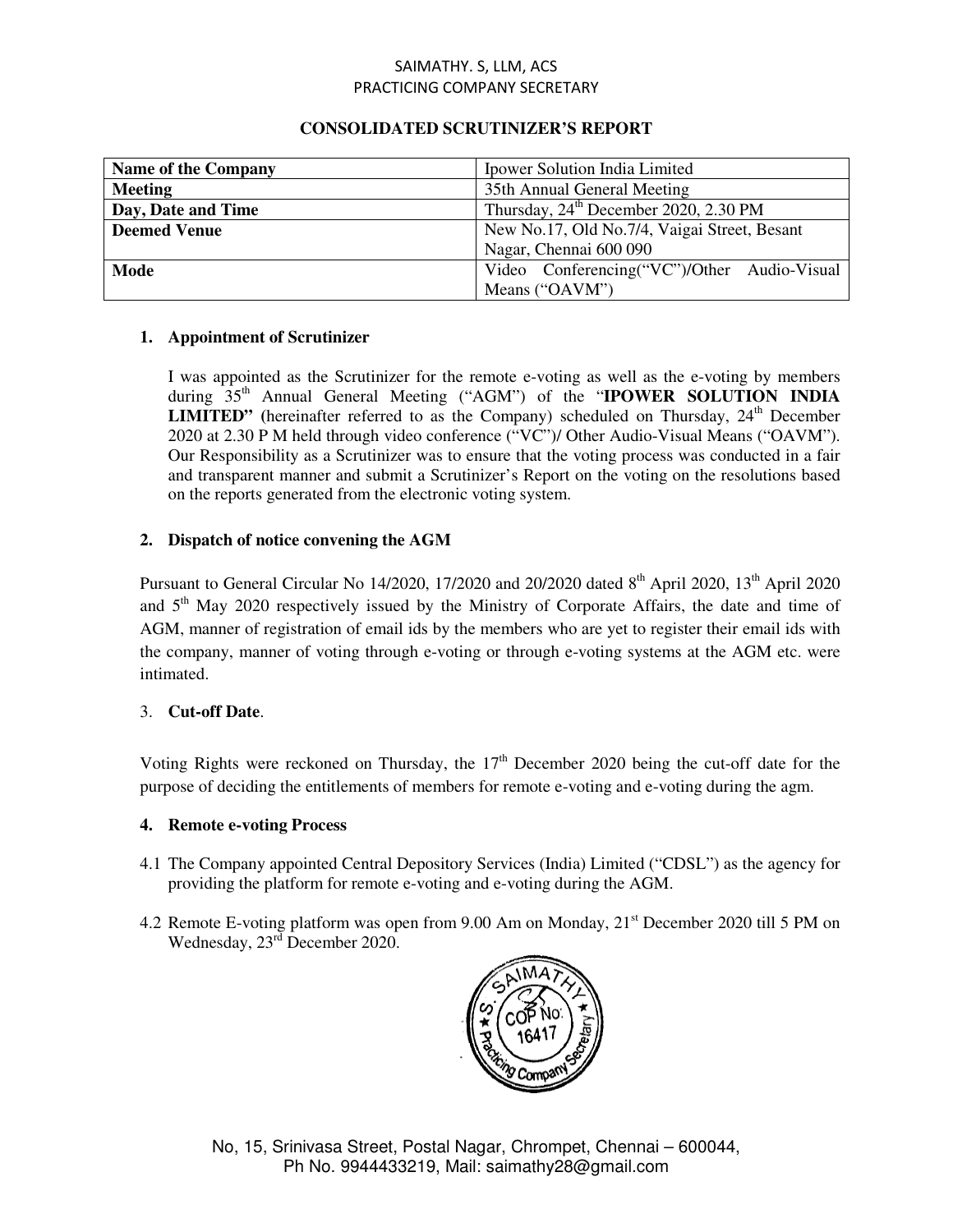### **5. Voting at the AGM**

- 5.1 As prescribed under Rule 20(4)(xiii) of the Companies (Management and Administration) Rules, 2014 for the purpose of ensuring the Members who have cast their votes through remote e-voting do not vote again during the AGM , the Scrutinizer shall have access after closure of period of remote e-voting and before the start of AGM, to only such details relating to members who have cast their vote through remote e-voting, such as their names, DP ID and client ID /folio nos of shares held but not the manner in which they have voted.
- 5.2 Accordingly, CDSL, the remote e-voting agency provided as with the names, DP ID and Client ID/Folio Nos of the members who had cast their votes through remote e-voting.

#### **6. Counting Process**

On completion of e-voting during the AGM, we unblocked the results of remote e-voting and evoting by members at the AGM, on the CDSL e-voting platform and downloaded the results.

#### **7 Results**

- 7.1 We observed that
- a) 18 members had casted their votes through remote e-voting.
- b) 8 members had casted their votes through e-voting during the AGM.

7.2 Consolidated Results with respect to each item on the agenda as set out in the Notice of AGM is enclosed herewith.

7.3 Based on the aforesaid Results, we report that 2 Ordinary Resolutions and One Special Resolution as set out in the Notice of AGM have been passed with the requisite majority.

 $g$ ,  $S$  and

UDIN : A020466B001682918

Date: 28/12/2020 SAIMATHY Place: Chennai Practising Company Secretary Mem No: 20466 COP: 16417



No, 15, Srinivasa Street, Postal Nagar, Chrompet, Chennai – 600044, Ph No. 9944433219, Mail: saimathy28@gmail.com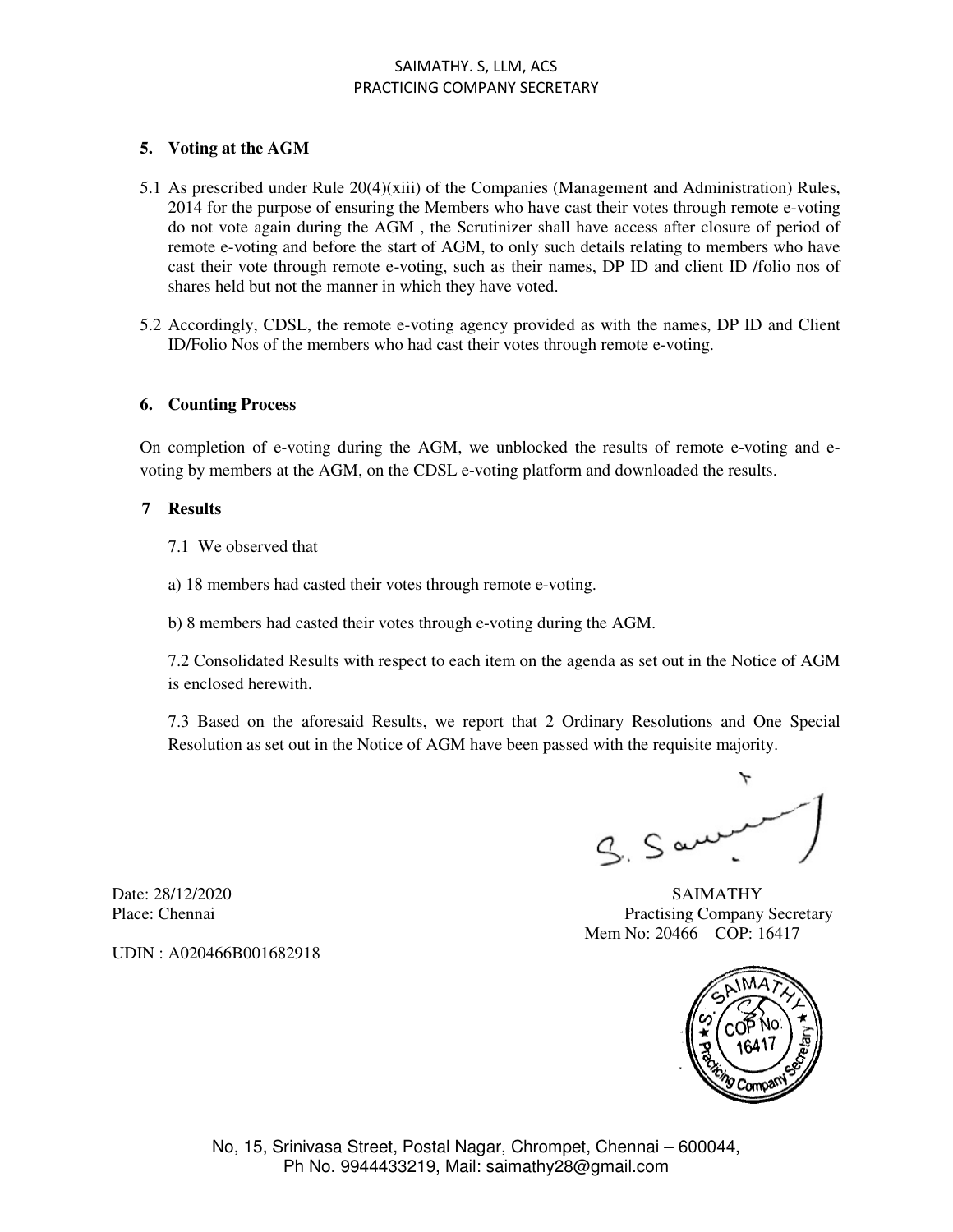### ANNEXURE1

#### CONSOLIDATED REPORT OF THE REMOTE E-VOTING TOGETHER WITH THAT OF VOTING THROUGH BALLOT PROCESS AT THE VENUE OF THE MEETING

1. Adoption of Audited Financial Statements of the Company for the Financial Year 2019-20 together with the Report of the Board of Directors and Auditors thereon.:

| Type of Business     | : Ordinary Business   |
|----------------------|-----------------------|
| Nature of Resolution | : Ordinary Resolution |

| <b>Particulars</b>                                                                                                                        | <b>No. of Members</b> | Representative<br>No.<br>of Shares |  |  |
|-------------------------------------------------------------------------------------------------------------------------------------------|-----------------------|------------------------------------|--|--|
| Total number of E-Voting option received (Remote E-<br>Voting)                                                                            | 18                    | 3229808                            |  |  |
| Total Number of E voting at the Venue during the<br><b>AGM</b>                                                                            | 8                     | 140106                             |  |  |
| <b>Invalid Votes:</b>                                                                                                                     |                       |                                    |  |  |
| <b>Remote E-Voting</b>                                                                                                                    |                       |                                    |  |  |
| E voting at the Venue during the AGM                                                                                                      |                       |                                    |  |  |
| <b>Out of the Above</b>                                                                                                                   |                       |                                    |  |  |
| No. of valid cast in favour of the Resolution (Remote E-<br>Voting)                                                                       | 18                    | 3229808                            |  |  |
| No. of valid cast in favour of the Resolution (E voting<br>at venue during AGM)                                                           | 3                     | 140100                             |  |  |
| <b>Abstained from Voting: remote e voting</b>                                                                                             |                       |                                    |  |  |
| Abstained from Voting: e voting at the venue during<br><b>AGM</b>                                                                         | 5                     | 6                                  |  |  |
| No. of valid cast in favour of the Resolution (Both<br>under remote E-Voting & E voting at venue during<br>AGM)                           | 21                    | 3369908                            |  |  |
| No. of valid cast against the Resolution (Both under<br>remote E-Voting & E voting at venue during AGM)                                   | 5                     | 6                                  |  |  |
| Percentage to the total valid vote received in favour of<br>the resolution (Both under remote E-voting & E voting<br>at venue during AGM) | 99.99%                |                                    |  |  |

**Result:** The resolution requiring requisite majority for passing as Ordinary Resolution was received.

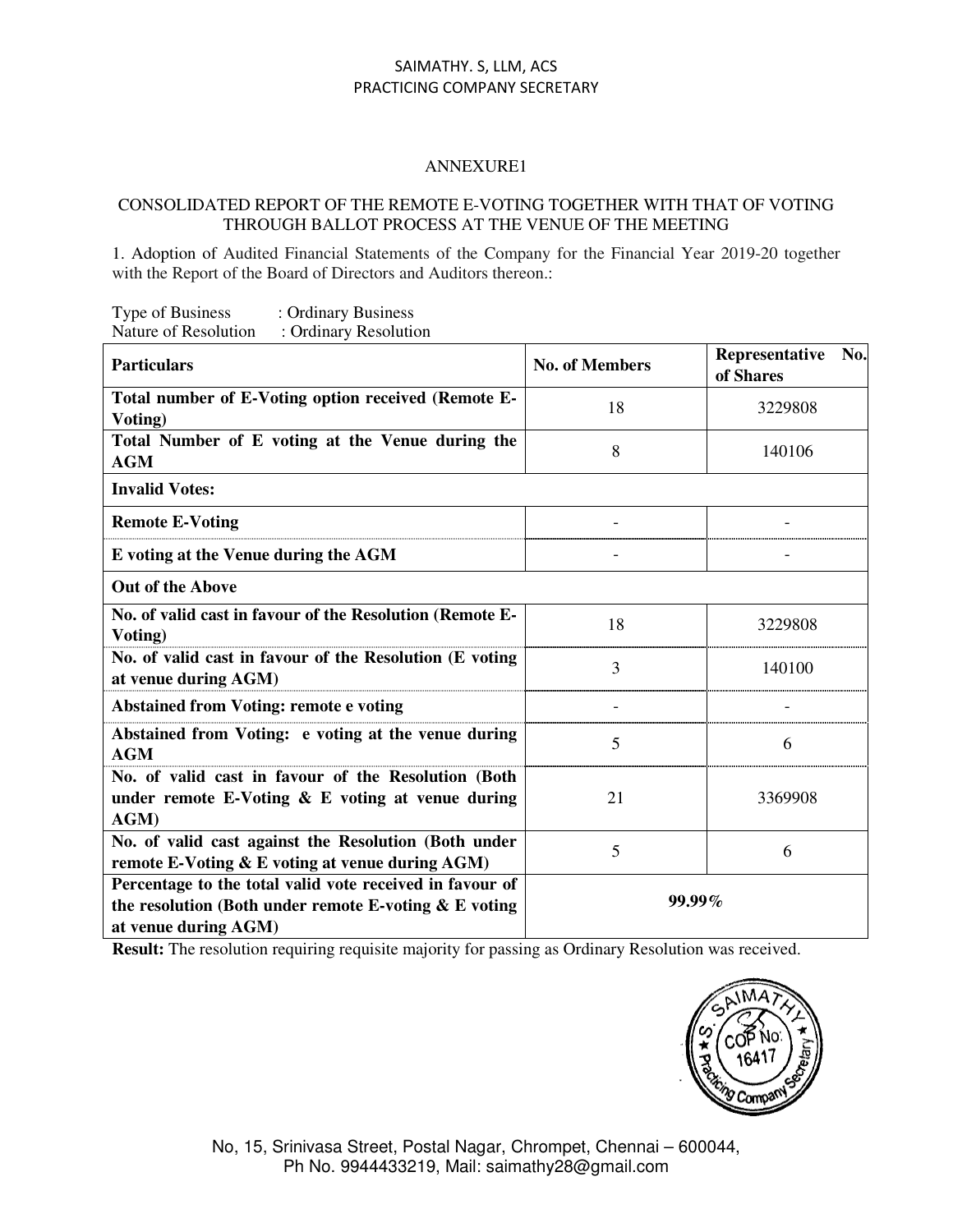2. To appoint a Director in the place of Mr.V Parandhaman (DIN: 00323551) who retires by rotation and being eligible offers himself for re-appointment.

Type of Business : Ordinary Business Nature of Resolution: Ordinary Resolution

| <b>Particulars</b>                                                                                                                           | <b>No. of Members</b> | Representative<br>No.<br>of Shares |  |  |
|----------------------------------------------------------------------------------------------------------------------------------------------|-----------------------|------------------------------------|--|--|
| Total number of E-Voting option received<br>(Remote E-Voting)                                                                                | 18                    | 3229808                            |  |  |
| Total Number of E voting at the Venue<br>during the AGM                                                                                      | 8                     | 140106                             |  |  |
| <b>Invalid Votes:</b>                                                                                                                        |                       |                                    |  |  |
| <b>Remote E-Voting</b>                                                                                                                       |                       |                                    |  |  |
| E voting at the Venue during the AGM                                                                                                         |                       |                                    |  |  |
| <b>Out of the Above</b>                                                                                                                      |                       |                                    |  |  |
| No. of valid cast in favour of the Resolution<br>(Remote E-Voting)                                                                           | 18                    | 3229808                            |  |  |
| No. of valid cast in favour of the Resolution<br>(E voting at venue during AGM)                                                              | 3                     | 140100                             |  |  |
| <b>Abstained from Voting: remote e voting</b>                                                                                                |                       |                                    |  |  |
| Abstained from Voting: e voting at the venue<br>during AGM                                                                                   | 5                     | 6                                  |  |  |
| No. of valid cast in favour of the Resolution<br>(Both under remote E-Voting & E voting at<br>venue during AGM)                              | 21                    | 3369908                            |  |  |
| No. of valid cast against the Resolution (Both<br>under remote E-Voting $\&$ E voting at venue<br>during AGM)                                | 5                     | 6                                  |  |  |
| Percentage to the total valid vote received in<br>favour of the resolution (Both under remote<br>E-voting $\&$ E voting at venue during AGM) | $99.99\%$             |                                    |  |  |

**Result:** The resolution requiring requisite majority for passing as Ordinary Resolution was received.